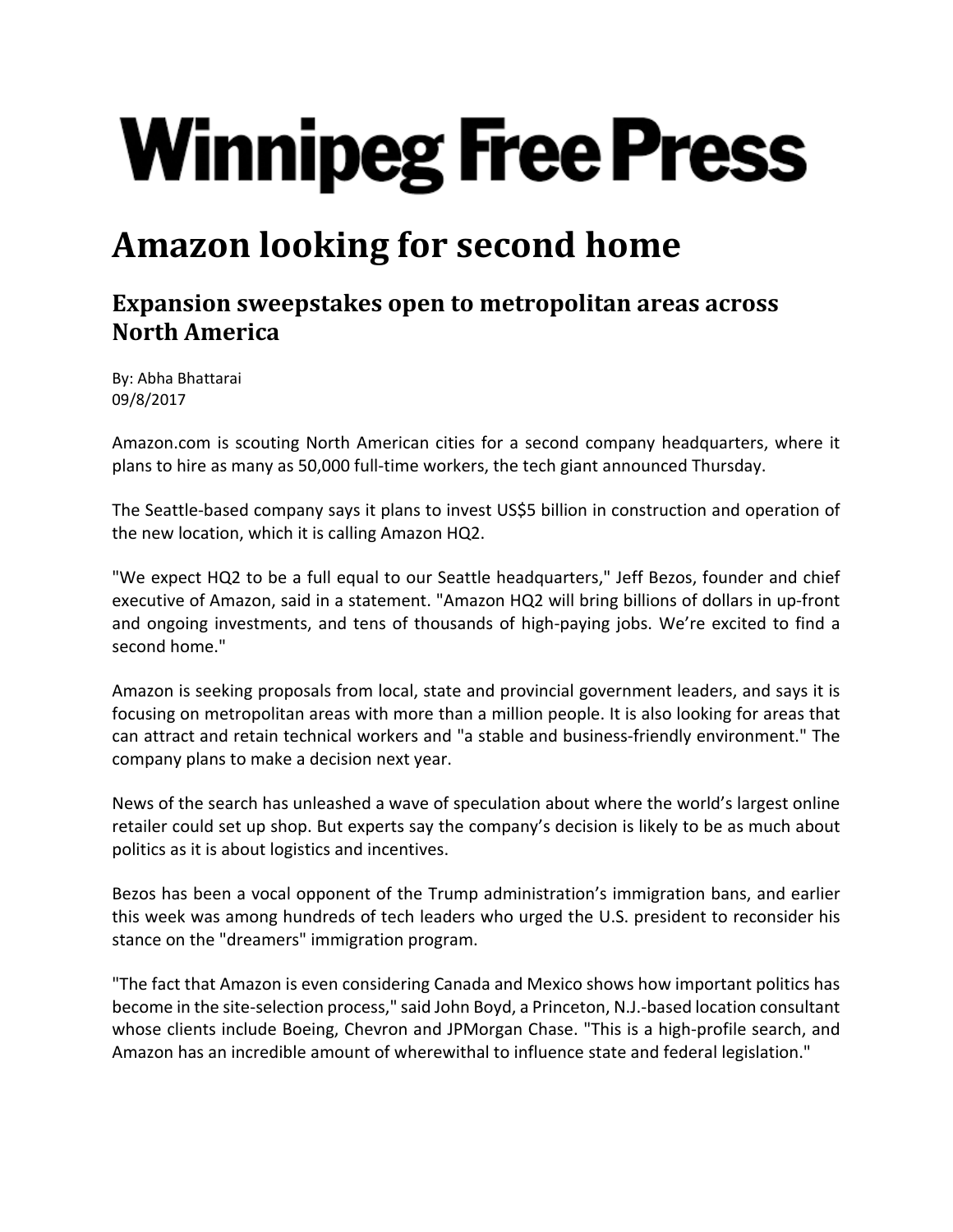Toronto, where it is easier to hire foreign workers than in the United States, could be a top contender for Amazon's new headquarters, according to Boyd.

"This is the most coveted headquarters project in the country, and Amazon will use it as a way to grow even faster," Boyd said. "New infrastructure investments, workforce training programs, tax incentives — all of those will help Amazon down the line."

According to Amazon, the location does not need to be in an urban or downtown location, or a development‐prepped site.

The site should, however, be within 3.2 kilometres of a major highway and have access to mass transit. It should also be near a top university and within 45 minutes of an international airport. (Daily direct flights to Seattle, New York, San Francisco and Washington are also a plus, the company said.) Amazon said it will give priority to existing buildings that are at least 500,000 square feet and undeveloped sites that measure about 100 acres.

"We want to encourage states and communities to think creatively for viable real estate options, while not negatively affecting our preferred timeline," the company said.

Among the criteria it will consider, Amazon says, are tax exemptions and other incentives, including relocation grants and fee reductions. "The initial cost and ongoing cost of doing business are critical decision drivers," the company said in its request for proposals, which are due Oct. 19.

To date, Amazon has received more than US\$1 billion in state and local subsidies as they've built warehouses across the country, including more than US\$85 million so far this year, according to Good Jobs First, a watchdog group that tracks government subsidies to businesses.

"This is a company that is scientific about getting tax breaks," said Greg LeRoy, the group's executive director. "Most companies  $-$  99.9 per cent of them  $-$  go to great lengths to keep their search a secret, so this is a very unusual, highly public episode. What we're about to see is a textbook auction for tax breaks."

The announcement comes a week after Amazon completed its US\$13.7 billion takeover of Whole Foods Market, leading some lawmakers to raise anti-trust concerns about the company's growth.

But some say opening a sprawling new headquarters could help the tech giant win over local lawmakers.

"It would create a very favorable political environment wherever they located, such that the congressmen and senators where they locate would be supportive of the company if issues came up in Congress with antitrust," said David Kass, a professor of finance at the University of Maryland.